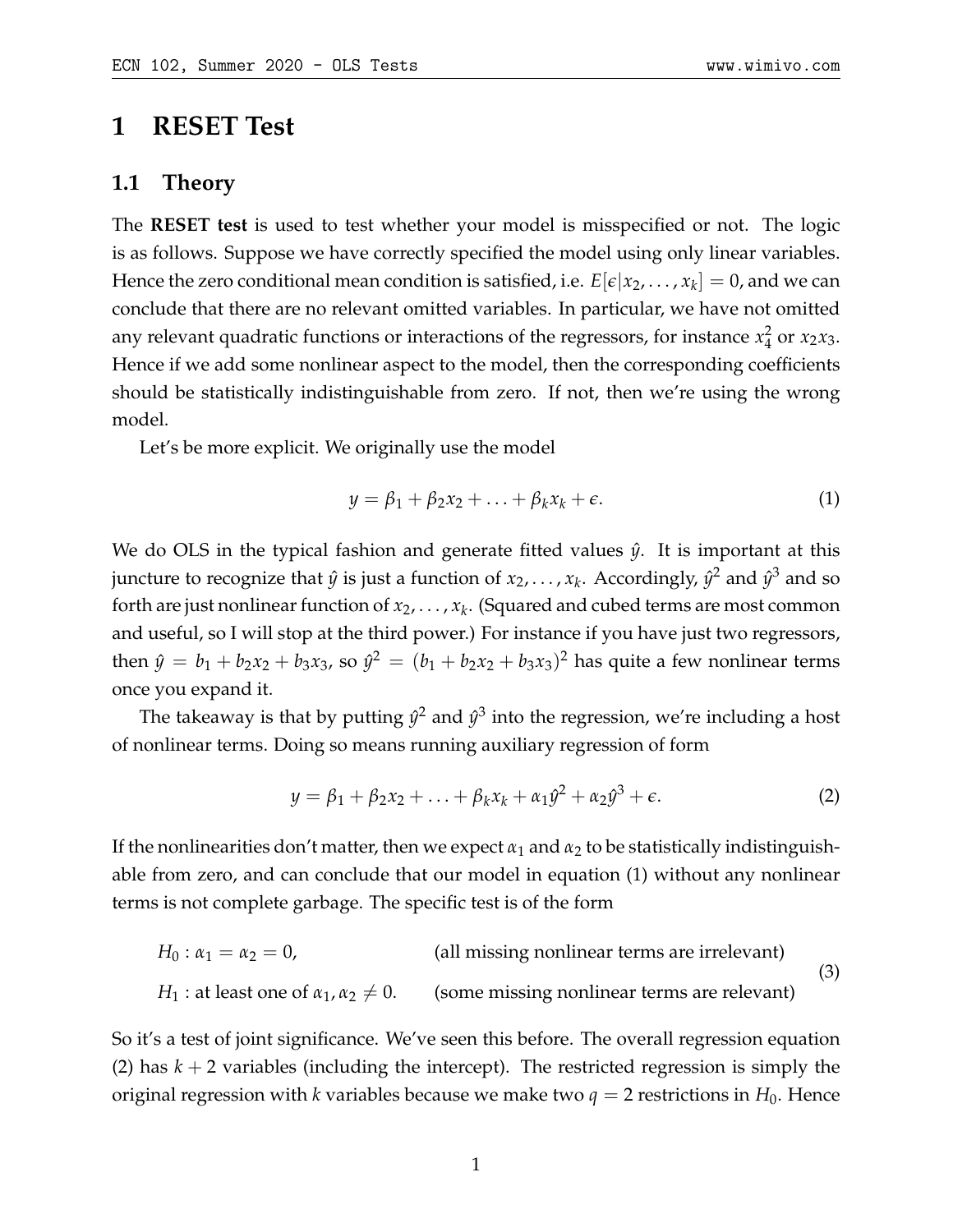we use test statistic

$$
F \equiv \frac{(RSS_{r} - RSS_{u})/(2)}{RSS_{u}/(n-k-2)} \sim F(2, n-k-2).
$$
 (4)

If the *F*-statistic is big enough, then we conclude that the model is misspecified in some way because it's saying something important is in  $\hat{y}^2$  or  $\hat{y}^3$ . But we don't know what that important something is: the big downside to the RESET test is that it doesn't tell us how to proceed after it tells us that our model is junk.

### **1.2 Example**

Load up wages.csv again. Let's see if the model

$$
wage = \beta_1 + \beta_2 educ + \beta_3 IQ + \beta_4 sibs + \beta_5 brthord + \epsilon
$$

is misspecified. We run OLS on the preceding equation, we generate variables  $\hat{y}^2$  and  $\hat{y}^3$ , and we throw them into the auxiliary regression

$$
wage = \beta_1 + \beta_2 educ + \beta_3 IQ + \beta_4 sibs + \beta_5 brthord + \alpha_1 \hat{y}^2 + \alpha_2 \hat{y}^3 + \epsilon.
$$

Then we test whether  $\alpha_1$  and  $\alpha_2$  are jointly significant or not.

There are  $n = 852$  observations. In the big model there are  $k + 2 = 7$  estimates being made. In the restricted version, there are  $k = 5$  estimates being made and  $q = 2$ restrictions. Hence we find

$$
F \equiv \frac{(RSS_{r} - RSS_{u})/(2)}{RSS_{u}/(852 - 7)} \sim F(2,845).
$$

I'm not going to grind out each RSS, but suffice it to say that R gives  $F = 0.6352$ . This gives a *p*-value of pf(0.6352, 2, 845, lower.tail=FALSE) =  $0.5301$ . Hence we cannot reject the null at conventional levels and thus we have insufficient evidence of model misspecification. Hooray, the model isn't total garbage!

We can also do this by using the resettest() function from the lmtest package. By default it will also do second and third powers of  $\hat{y}$ . The R code I've used follows.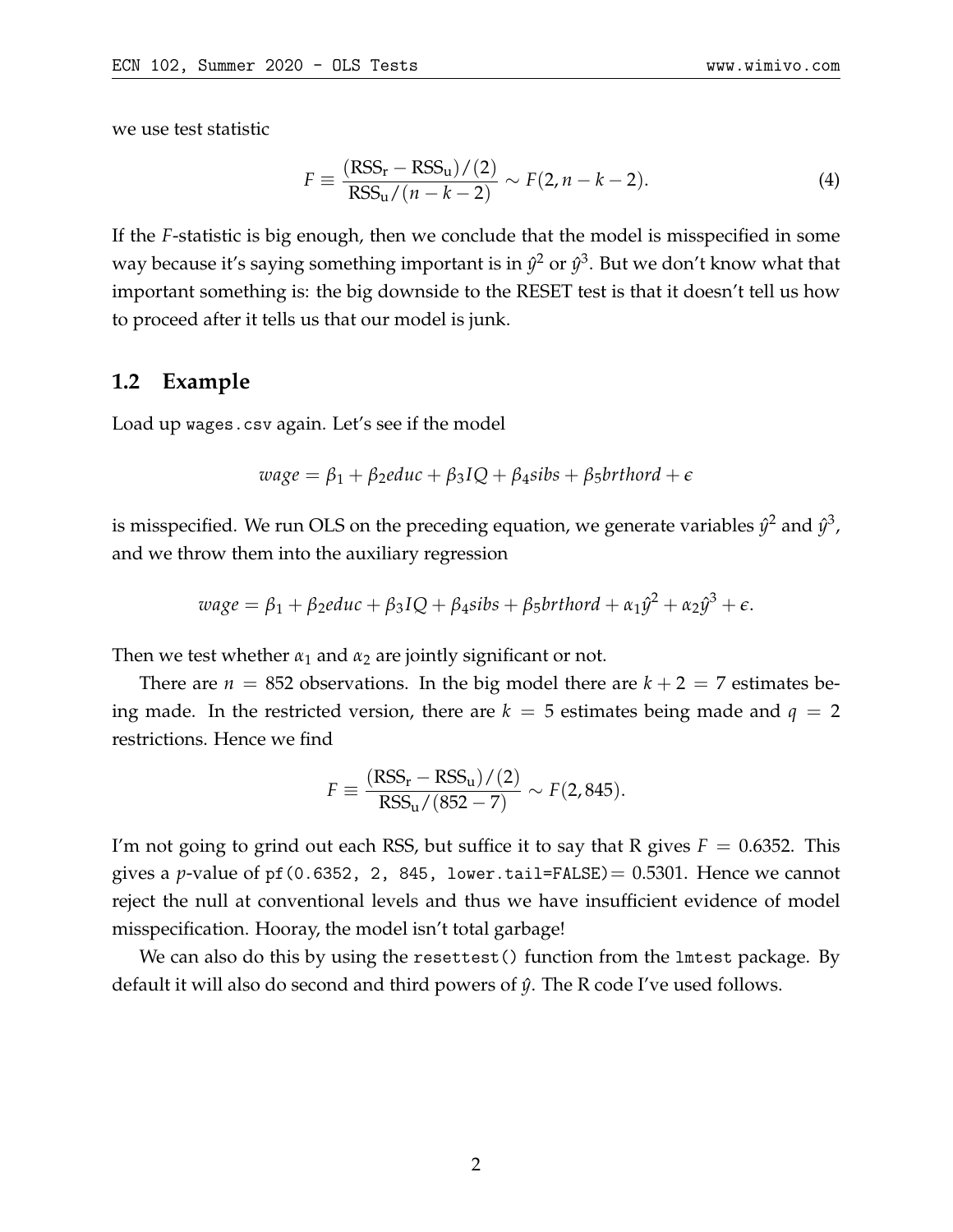```
1 library ("stargazer")<br>2 library ("lmtest")
     library ("lmtest")
 \frac{3}{4}wages \leq read.csv ("wages.csv")
 5
 6 ### run original regression<br>7 ols1 <- lm(wage \sim educ + iq
     ols1 <- lm (wage \sim educ + iq + sibs + brthord, data = wages)
 8
9 wages $ yhatsq = ols1 $ fitted . values \hat{ } 2 ### fitted squared 10 wages $ yhatcu = ols1 $ fitted . values \hat{ } 3 ### fitted cubed
     wages $ yhatcu = ols1 $ fitited. values ^3 3 \frac{11}{12}\begin{array}{r} 12 \mid {\# \# \#} \end{array} run RESET regression<br>13 RESETreg <- lm(wage \sim ed
13 RESETreg <- 1m(wage ∼ educ + iq + sibs + brthord<br>14 + vhatsg + vhatcu, data = wages)
                               + yhatsq + yhatcu, data = wages)
\frac{15}{16}16 RESETRSSu = sum (RESETreg$ residuals ^2) ### unrestricted RSS<br>17 RESETRSSr = sum (ols1$ residuals ^2) ### restricted RSS
     RESETRSSr = sum (ols1$ residuals<sup>2</sup>)\begin{array}{c} 18 \\ 19 \end{array}19 \# \# \# calculate F statistic and p-value<br>20 \mathrm{F} = ((RESETRSSr - RESETRSSu)/2) / (R
20 F = (( RESETRSSr - RESETRSSu ) / 2) / ( RESETRSSu / 845)
21 \mid pv = pf(F, 2, 845, lower.tail = FALSE)\frac{22}{23}### let R do the restriction testing for you
     anova (RESETreg, ols1)
\frac{24}{25}26 ### let R do the whole damn thing for you<br>27 resettest(ols1, power = 2:4)
    resettest (ols1, power = 2:4)
```
# **2 Jarque-Bera Normality Test**

### **2.1 Theory**

One of our OLS assumptions, especially vital for small sample sizes, is that disturbances have normal distribution. That's a fairly strong assumption, so it warrants testing. The **Jarque-Bera normality test** considers whether disturbances have zero skewness and zero excess kurtosis, as we should have with any normal distribution.

Hence the test is of form

$$
H_0
$$
: disturbances are normal,  
 $H_1$ : disturbances are not normal, (5)

where we use the test statistic

$$
JB = n \left[ \frac{\widehat{\text{skew}}^2}{6} + \frac{(\widehat{\text{kurt}} - 3)^2}{24} \right] \sim \chi^2(2)
$$
 (6)

if *n* is large enough. Two degrees of freedom reflects the fact that we are testing by using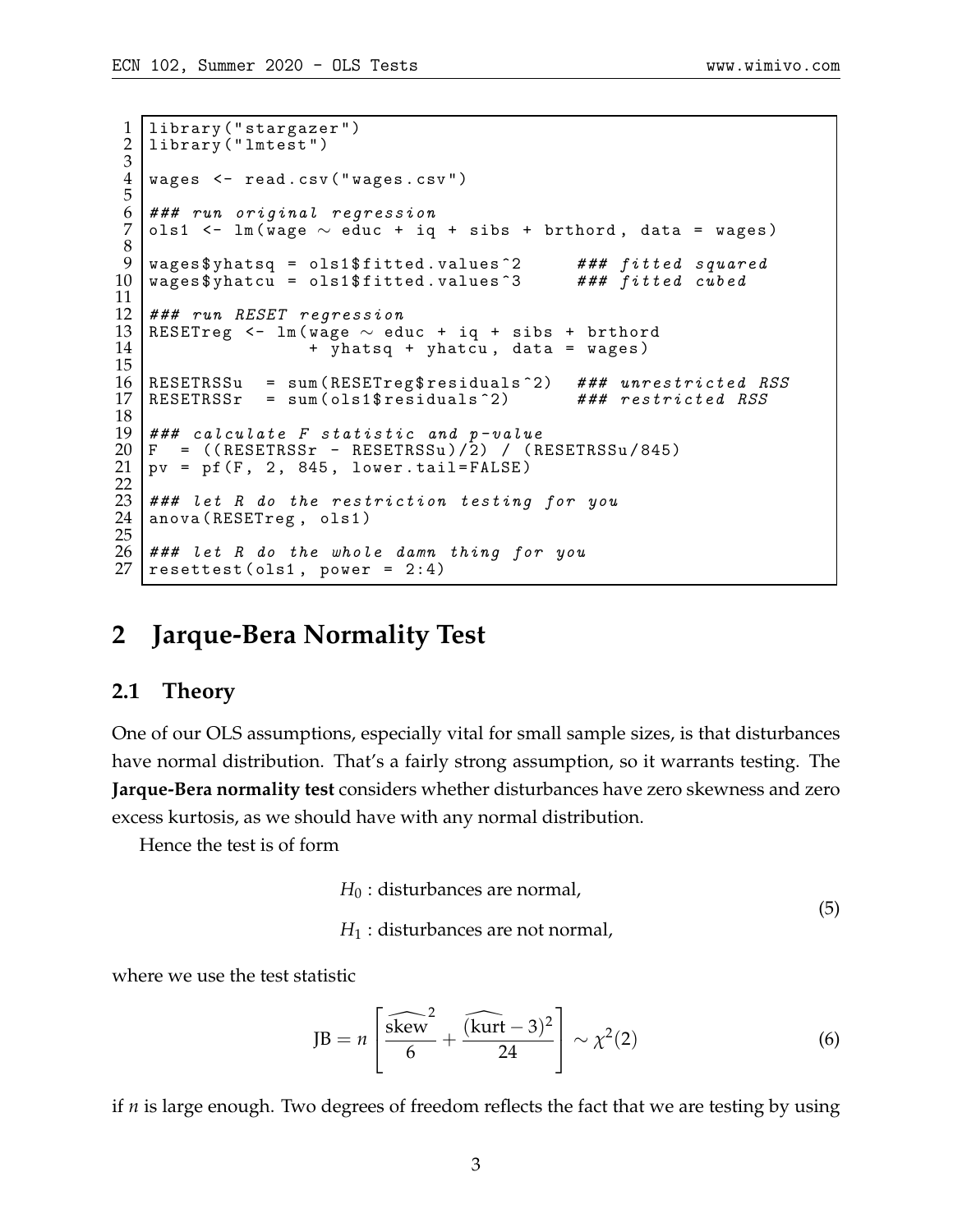estimates for two variables, skewness and kurtosis. If the null hypothesis is true, then JB should be very close to zero. Therefore if JB is too large, then we reject the null and conclude that disturbances are not normal.

#### **2.2 Example**

Hey guess what, load up wages.csv. We're going to see if the model

$$
wage = \beta_1 + \beta_2 educ + \beta_3 IQ + \beta_4 sibs + \beta_5 brthord + \epsilon
$$

has normally distributed disturbances or not. We find sample skewness of about 1.090, sample kurtosis of about 6.203, the sample size is  $n = 852$ , and therefore we have test statistic

$$
JB = 852 \left[ \frac{1.09^2}{6} + \frac{(6.203 - 3)^2}{24} \right] \approx 532.9.
$$

This has a *p*-value of pchisq(532.9, 2, lower.tail=FALSE)  $\approx$  0, so we reject the hell out of the null hypothesis; the residuals are almost certainly not normally distributed.

We can also defer to function jarque.bera.test() from the tseries package, which is shown in the code below.

```
1 | library ("stargazer")<br>2 | library ("moments")
2 library ("moments")<br>3 library ("tseries")
    library ("tseries")
\frac{4}{5}wages <- read.csv ("wages.csv")
6
    ols1 <- lm (wage \sim educ + IQ + sibs + brthord, data = wages)
\frac{8}{9}9 \mid s = skewness (ols1$ residuals) ### skew of residuals 10 k = kurtosis (ols1$ residuals) ### kurtosis of residuals
10 k = kurtosis (ols1$ residuals) ### kurtosis of re<br>11 JB = 852*(s^2/6 + (k-3)^2/24) ### test statistic
    JB = 852*(s^2/6 + (k-3)^2/24)12
13 \text{ |pv = polisq (JB, 2, lower.\ntail=FALSE) ### p-value14
15 # # # let R do it for you16 jarque.bera.test (ols1$ residuals)
```
# **3 Breusch-Pagan Test for Heteroskedasticity**

Homoskedasticity is a pretty strong condition, so it is definitely something we should check for before we just go around assuming it. To that end, we will use the **Breusch-Pagan test**, described as follows. (There's a lot to take in; prepare yourself.)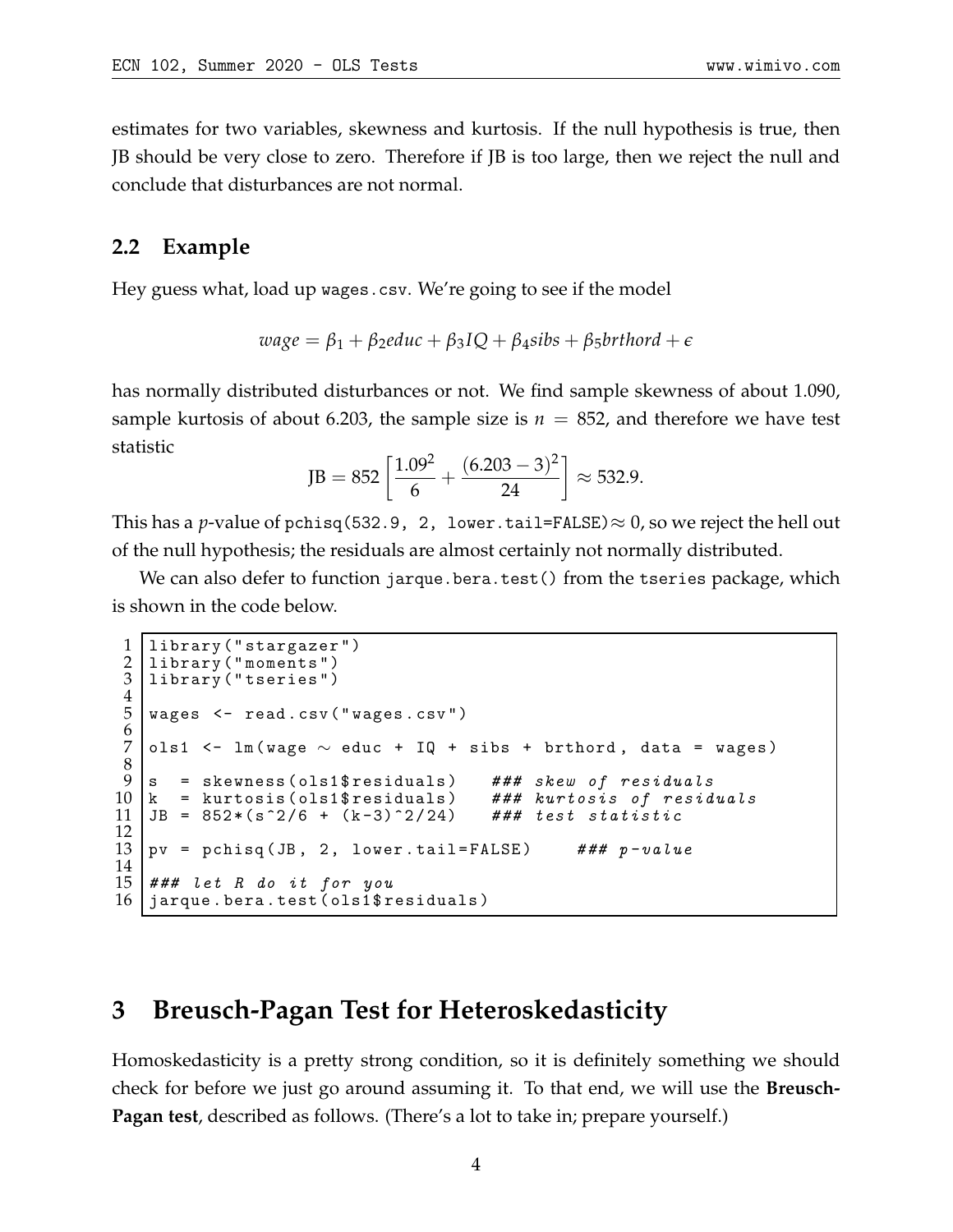## **3.1 Theory**

We will maintain OLS assumptions 1-2 so that estimates are unbiased, and also note that the Breusch-Pagan test requires normality of disturbances. Our null hypothesis is that of homoskedasticity and the alternative heteroskedasticity, written explicitly as

$$
H_0: \text{Var}(\epsilon | x_2, \dots, x_k) \text{ is constant,}
$$
  
\n
$$
H_1: \text{Var}(\epsilon | x_2, \dots, x_k) \text{ is not constant.}
$$
\n(7)

Keep in mind the following intuition throughout: homoskedasticity means that the variance of the disturbance does not depend on  $x_2,\ldots,x_k$  (and is always equal to  $\sigma_\epsilon^2$  $\epsilon$ <sup>2</sup>), whereas heteroskedasticity means the variance of the disburance depends on *x*2, . . . , *x<sup>k</sup>* .

One useful property of variance is we can express it as  $Var(X) = E[X^2] - E[X]^2$  after a little bit of algebra.<sup>[1](#page-4-0)</sup> If we condition  $\epsilon$  on our regressors  $x_2, \ldots, x_k$ , then we can use this result to write

$$
Var(\epsilon_i | x_2, \dots, x_k) = E[\epsilon_i^2 | x_2, \dots, x_k] - E[\epsilon_i | x_2, \dots, x_k]^2,
$$
\n(8)

and furthermore notice that  $E[\epsilon_i|{x_2,\ldots,x_k}]^2=0$  from OLS assumption 2. This allows us to reformulate the test as

<span id="page-4-1"></span>
$$
H_0: E\left[e^2|x_2,\ldots,x_k\right] \text{ is constant,}
$$
  
\n
$$
H_1: E\left[e^2|x_2,\ldots,x_k\right] \text{ is not constant.}
$$
\n(9)

This formulation is useful because under OLS assumptions 1-2, we have the conditional expectation interpretation of a regression. Specifically (and using *η* to denote a disturbance because *e* has already been used for the original regression),

$$
\epsilon_i^2 = \alpha_1 + \alpha_2 x_2 + \ldots + \alpha_k x_k + \eta
$$
\n
$$
\implies E\left[\epsilon_i^2 | x_2, \ldots, x_k\right] = \alpha_1 + \alpha_2 x_2 + \ldots + \alpha_k x_k.
$$
\n(10)

Great, we now have an explicit formula for  $\text{Var}(\epsilon_i | x_2, \dots, x_k)$ , that is,

$$
Var(\epsilon_i|x_2,\ldots,x_k)=\alpha_1+\alpha_2x_2+\ldots+\alpha_kx_k, \hspace{1.5cm} (11)
$$

<span id="page-4-0"></span><sup>1</sup>Expand the right-hand side of Var $(X) \equiv E\left[ (X - E[X])^2 \right]$  and the result follows without too much fuss.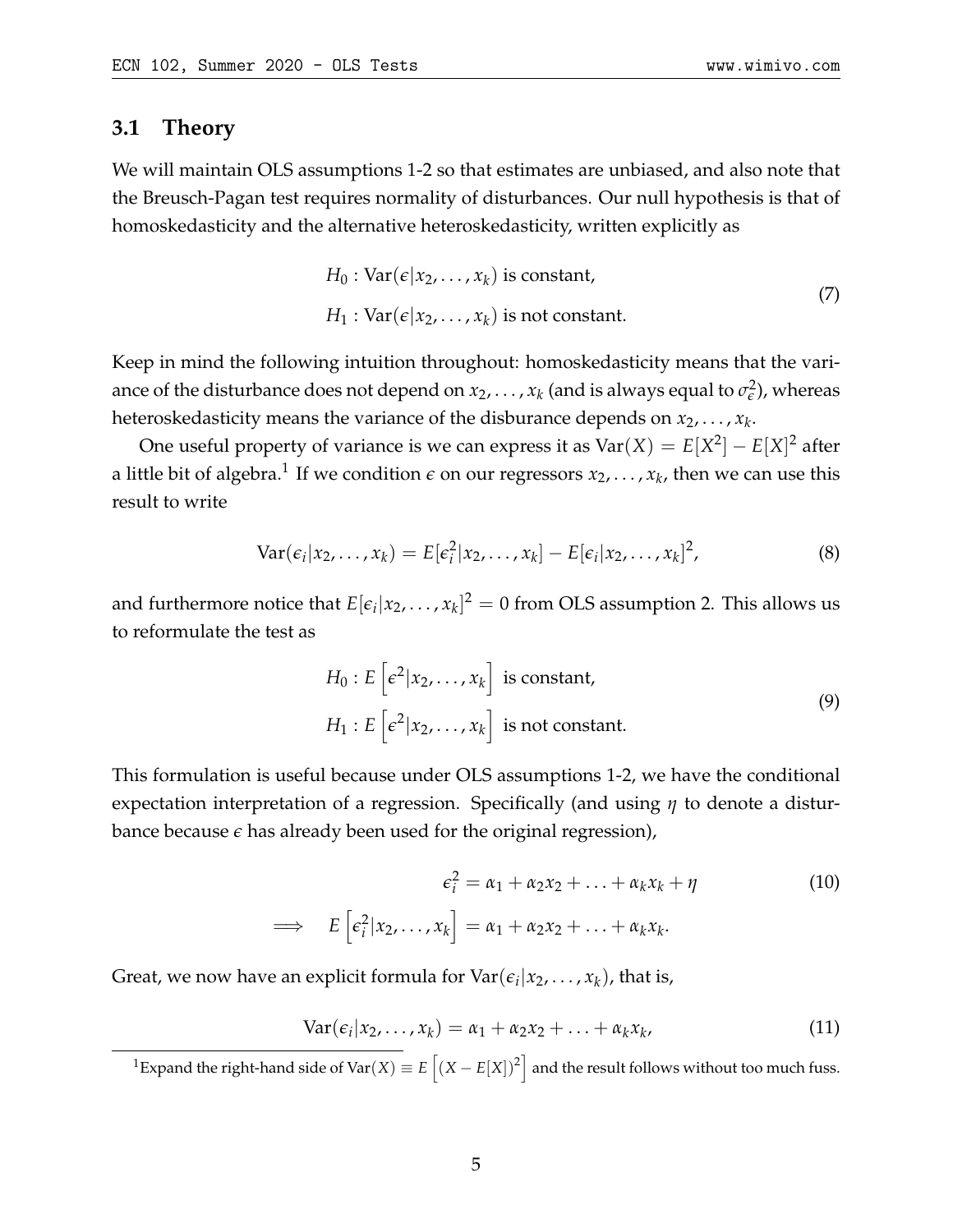which is the equation we will use for testing.

If homoskedasticity holds, then the conditional variance should just be a constant that does not depend on *x*2, . . . , *x<sup>k</sup>* . That is, when *α*2, . . . , *α<sup>k</sup>* are all zero, we have homoskedasticity because

$$
Var(\epsilon_i|x_2,\ldots,x_k)=\alpha_1,
$$

which makes it clear that  $\alpha_1 = \sigma_{\epsilon}^2$ *e* . On the other hand, if some of *α*2, . . . , *α<sup>k</sup>* are not zero, then we have heteroskedasticity because then the variance of the disturbance does depend on those regressors.

So we can reformulate the test *again* as the overall significance test of the regression in equation [\(10\)](#page-4-1), specifically,

$$
H_0: \alpha_2 = 0, ..., \alpha_k = 0,
$$
 (homoskedasticity)  

$$
H_1: \text{at least one of } \alpha_2, ..., \alpha_k \neq 0.
$$
 (heteroskedasticity) (12)

Problem is*,*  $\epsilon_i$  is some unknown disturbance and we don't know population parameters  $\alpha_2, \ldots, \alpha_k$ . We have to use  $e_i = y_i - \hat{y}_i$  instead as an estimate of  $\epsilon_i$ . This doesn't change much: we now consider the model

$$
e_i^2 = \alpha_1 + \alpha_2 x_2 + \ldots + \alpha_k x_k + \eta
$$
  
\n
$$
\implies E\left[e_i^2 | x_2, \ldots, x_k\right] = a_1 + a_2 x_2 + \ldots + a_k x_k,
$$
\n(13)

where *a*2, . . . , *a<sup>k</sup>* are estimates of *α*2, . . . , *α<sup>k</sup>* that come from a typical OLS regression. Because  $a_2, \ldots, a_k$  are estimates, we have to infer whether they are zero or not using the overall significance *F*-test, as described previously.

## **3.2 Heteroskedasticity-Robust Standard Errors**

If we conclude that disturbances are heteroskedastic, then the default standard errors and *F*-statistics are invalid. We have to intead use **heteroskedasticity-robust** standard errors and *F*-statistics. Calculating these requires matrix algebra and "sandwich estimators," which are mathematically beyond the scope of this course. Having R do it all for us, however, is not beyond the scope of this course.

Supposing you have run a regression called ols1, you can see the heteroskedasticityrobust standard errors, *t*-statistics, and *p*-values; as well as the heteroskedasticity-robust *F*-statistic; using the following commands, respectively. They will typically be at least a little different from the default calculations and will sometimes lead to different conclu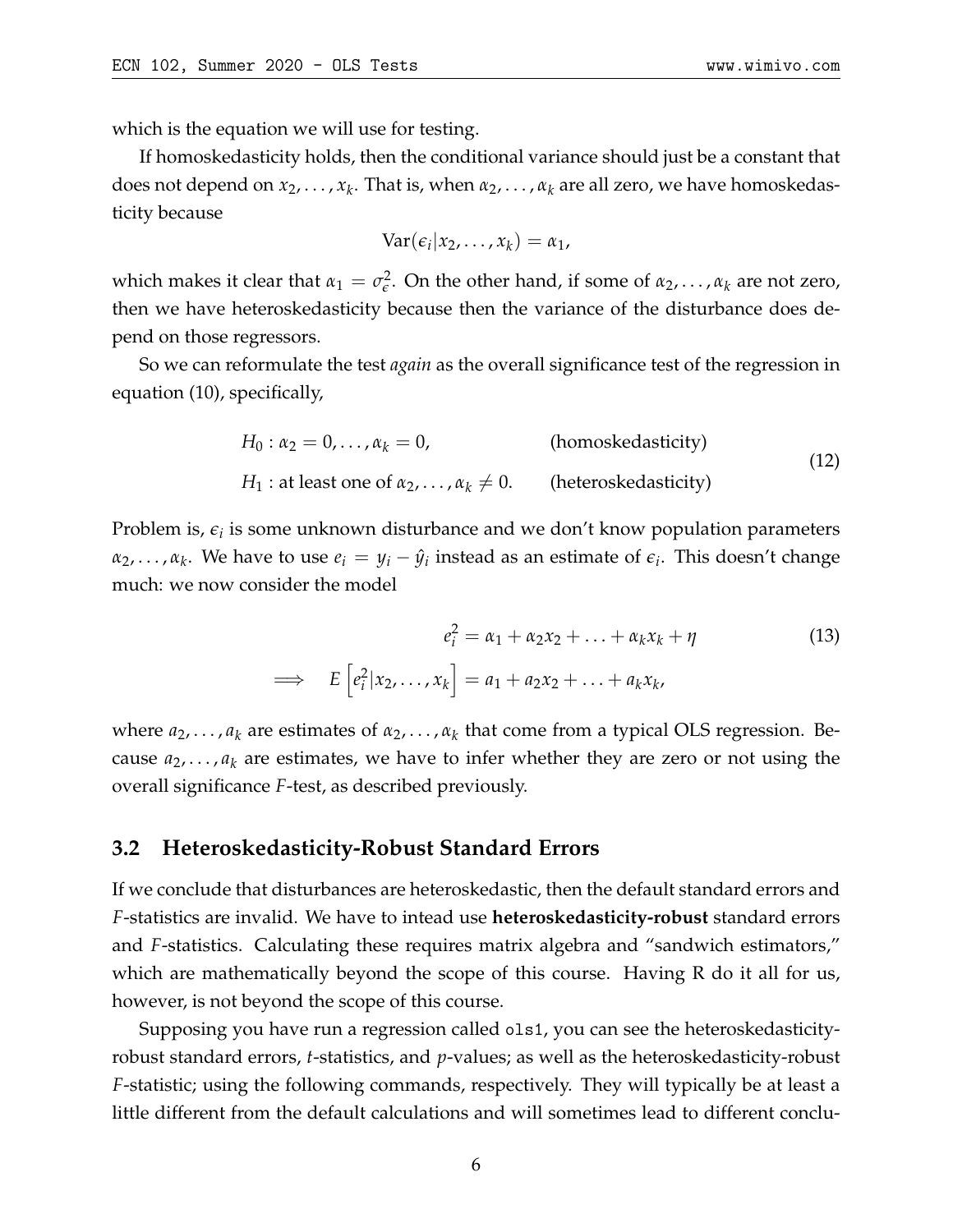sions about whether to reject the null or not.

```
\begin{array}{l} 1 \text{ coefficients (ols1, } vcov = vcovHC(ols1, type = "HCO")) \ 2 \text{ indicates (ols1, } vcov = vcovHC(ols1, type = "HCO")) \end{array}waldtest (ols1, vcov = vcovHC (ols1, type =
```
# **3.3 Algorithm**

Without further ado, here is the algorithm for the test.

**Step 1.** Estimate your model,

$$
y = \beta_1 + \beta_2 x_2 + \ldots + \beta_k x_k + \epsilon,
$$

using the typical OLS rigmarole.

- **Step 2.** Calculate the squared residuals  $e_i^2$ *i* for each *i*.
- **Step 3.** Regress *e* <sup>2</sup> on each regressor,

$$
e^2 = \alpha_1 + \alpha_2 x_2 + \ldots + \alpha_k x_k + \eta,
$$

and make note of the R-squared of this regression, call it  $R_e^2$ . This is called an **auxiliary regression** because we only do it to help analyze the primary regression of step 1.

**Step 4.** Calculate the *F*-statistic for the overall significance of the auxiliary regression,

$$
F \equiv \frac{R_e^2/(k-1)}{(1 - R_e^2)/(n-k)} \sim F(k-1, n-k),
$$

from which you calculate the *p*-value.

**Step 5.** Compare the *p*-value to your chosen level. If the *p*-value is smaller than your level, then we conclude that some combination of the *α<sup>j</sup>* parameters have significant effect on  $e_i^2$  $\frac{2}{i}$ . In other words,  $e_i^2$  $\frac{2}{i}$  depends on the values of  $x_2, \ldots, x_k$ , and therefore we infer that  $Var(\epsilon_i | x_2, \ldots x_k)$  does as well, so we can reject homoskedasticity.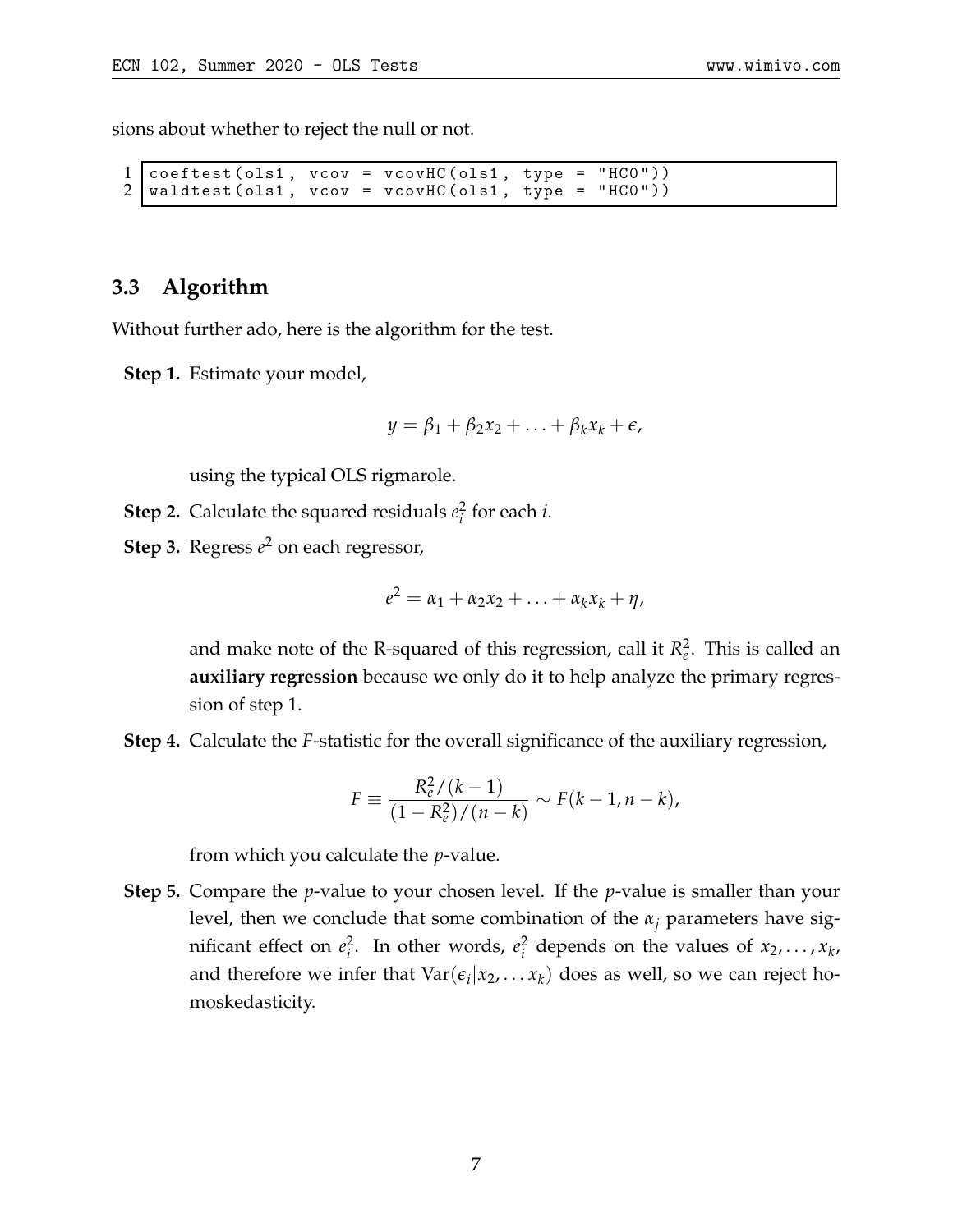## **3.4 Example**

Load up wages.csv again. We want to see if the regression

$$
wage = \beta_1 + \beta_2 educ + \beta_3 IQ + \beta_4 sibs + \beta_5 brthord + \epsilon
$$

has homoskedastic disturbances or not. Doing some work in R gives us  $R_e^2 = 0.0211$ . There are  $n = 852$  observations and  $k = 5$  estimates. Hence we look at the *F*-statistic

$$
F = \frac{0.0211/(4)}{(1 - 0.0211)/(847)} \approx 4.5601.
$$

This gives *p*-value of pf(4.5601, 4, 847, lower.tail=FALSE) =  $0.0012$ . Hence we conclude at conventional levels that the disturbance depends on the regressors, and hence we reject homoskedasticity. You could also run stargazer() which will give you the *F*-statistic and indicate significance.<sup>[2](#page-7-0)</sup>

Because disturbances are heteroskedastic, we should calculate the heteroskedasticityrobust standard errors and *F*-statistic. Doing so yields a difference in all standard errors as well as the *F*-statistic, but no differences in conclusions because no *p*-values cross any thresholds of interest.

The R code is show below.

<span id="page-7-0"></span> $^2$ We can use bptest() from the 1mtest package, but it uses a  $\chi^2$  test instead of an *F*-test. For  $n-k$ sufficiently large, it is approximately true that  $\chi^2(q)/q = F(q,\infty)$ . Don't use this for the homework.